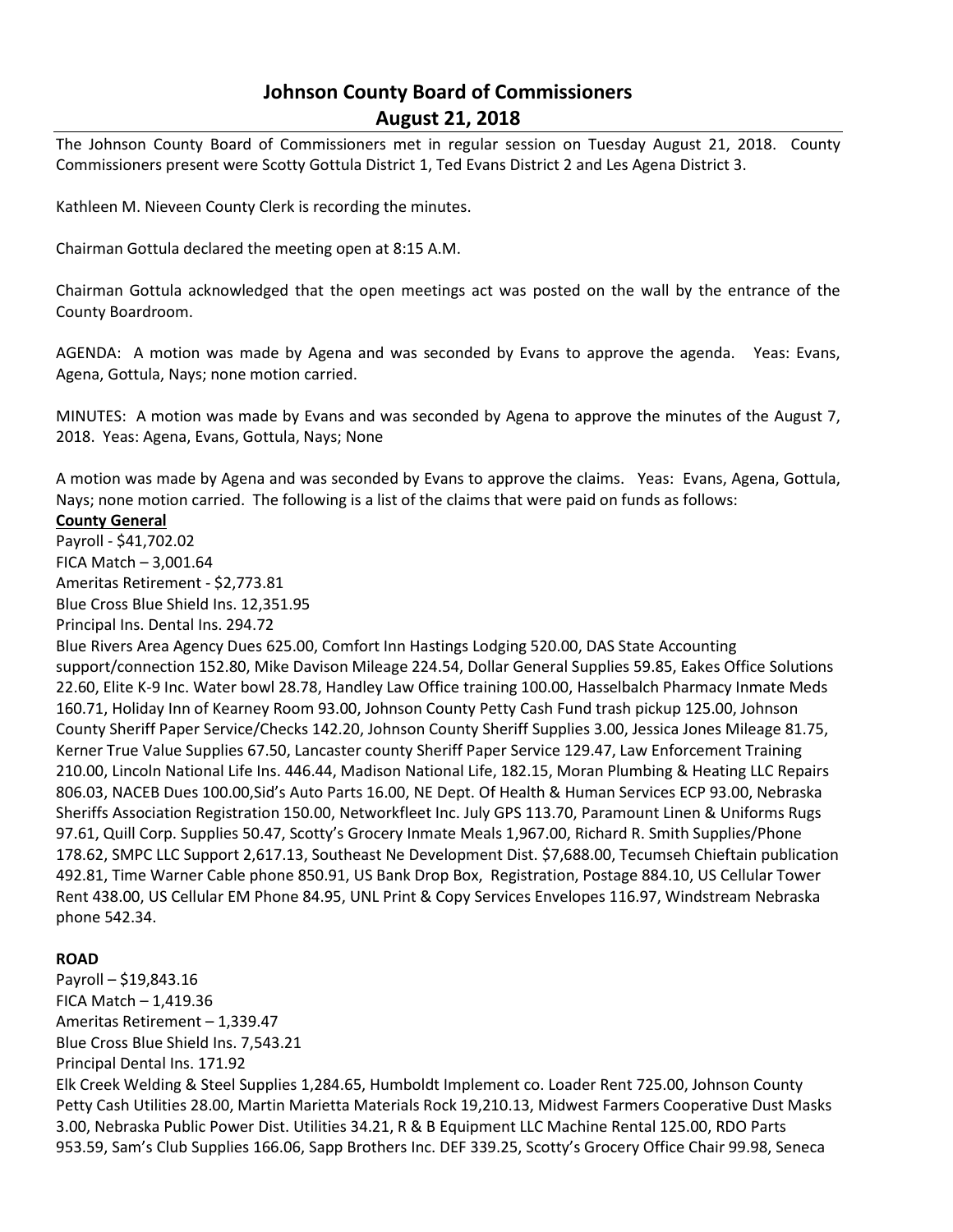Sanitation Trash 60.00, Speers Truck Repairs 190.00, TR Ag Sales Chemicals 5,920.00, US Bank Corp. Postage/Car Wash 66.52, US Cellular internet 77.86, Windstream Ne. phone 139.60

#### **INHERITANCE TAX FUND**

Johnson County Clerk Witness Fees 507.06, Johnson County Sheriff Paper Service 278.60, Lancaster County Sheriff Paper Service 57.45 Latimer Reporting Transcripts 197.30, Jury Fees 3,278.03, Smith Schafer Davis Gaertig Attorney Fees 47,600.00, US Bank Supplies 102.41, US Cellular Wireless 75.62

## **911 EMERGENCY MANAGEMENT FUND**

Johnson County Petty Cash Fund Tower Utilities 37.73, Windstream Ne. Phone 2,278.71

## **AMBULANCE FUND**

Community Insurance Work Comp/Life 4,956.00, Cook Rescue Conference \$2,271.76, EMS Billing Services Contract Billing 1,205.83, Johnson County Road Dept. Fuel 299.50, Angela Mandl Conference Reimbursement 450.44, Matheson Tri-Gas Oxygen 52.82, Panko Repair 116.10

Highway Supt. Matt Schaardt and Kelly Kuhl were present at the meeting to give the board an update on current projects, and completed jobs, also discussed was the ½ mile on 733 between 619 and 620 Ave. Matt had received a call requesting closing the ½ because it was overgrown with trees. The board will have Matt draft a resolution directing him to do a study, and will place this on the next agenda.

Matt also discussed with the board the road budget for this year.

Fuel bids were opened at 9:15 A.M. and placed on file in the County Clerk's Office. One bid from G & G Oil was received and placed on file in the County Clerk's Office. A motion was made by Evans, and was seconded by Agena to approve the bid from G & G Oil Company as follows:

Tecumseh Shop Unleaded with 10% Ethanol \$2.329, Diesel Low Sulfur #2 on Road \$2.589

Cook, Crab Orchard, Elk Creek, and Sterling Shop Diesel Low Sulfur #2 Off Road \$2.319.

Yeas: Evans, Agena, Gottula, Nays; none motion carried.

Nancy Ward and TJ from International Union of Operating Engineers Local 571, Darold Plager, and Dan Schultz were present at the meeting for Union Negotiations. After discussion was held a motion was made by Agena and was seconded by Gottula to approve the Union Proposal of Wage Rates to a 60 cent increase January 2019, 50 cent increase January 2020, and a 50 cent increase January 2021. Yeas: Agena, Gottula, Nays; Evans, Motion carried.

Amanda Burki reviewed and updated the county board on the recent 911 outage, and the budget for 2018-19. Nadine Beethe County Treasurer reviewed the Treasurer's Budget with the board

Ken Mandl Veterans Service Officer and several County Veterans reviewed the County Veterans Budget.

Scott Walton County Sheriff reviewed the County Sherriff and Jail budgets with the board

Jessica Jones reviewed the County Extension office budget with the board.

Diane Newman presented to the board the Johnson County Hospital budget with the board and to answer any questions

Rick Smith County Attorney reviewed with the board the County Attorney's Budget and the Child Support budget with the board.

Kathleen Nieveen County Clerk reviewed the Clerk and the Clerk of the District Court budgets.

The board acknowledges the Clerk of the District Court Fee report for July 2018, and the Clerk of the District Court Sub award between the Nebraska Dept. of Health and Human Services and Johnson County for Child support Enforcement.